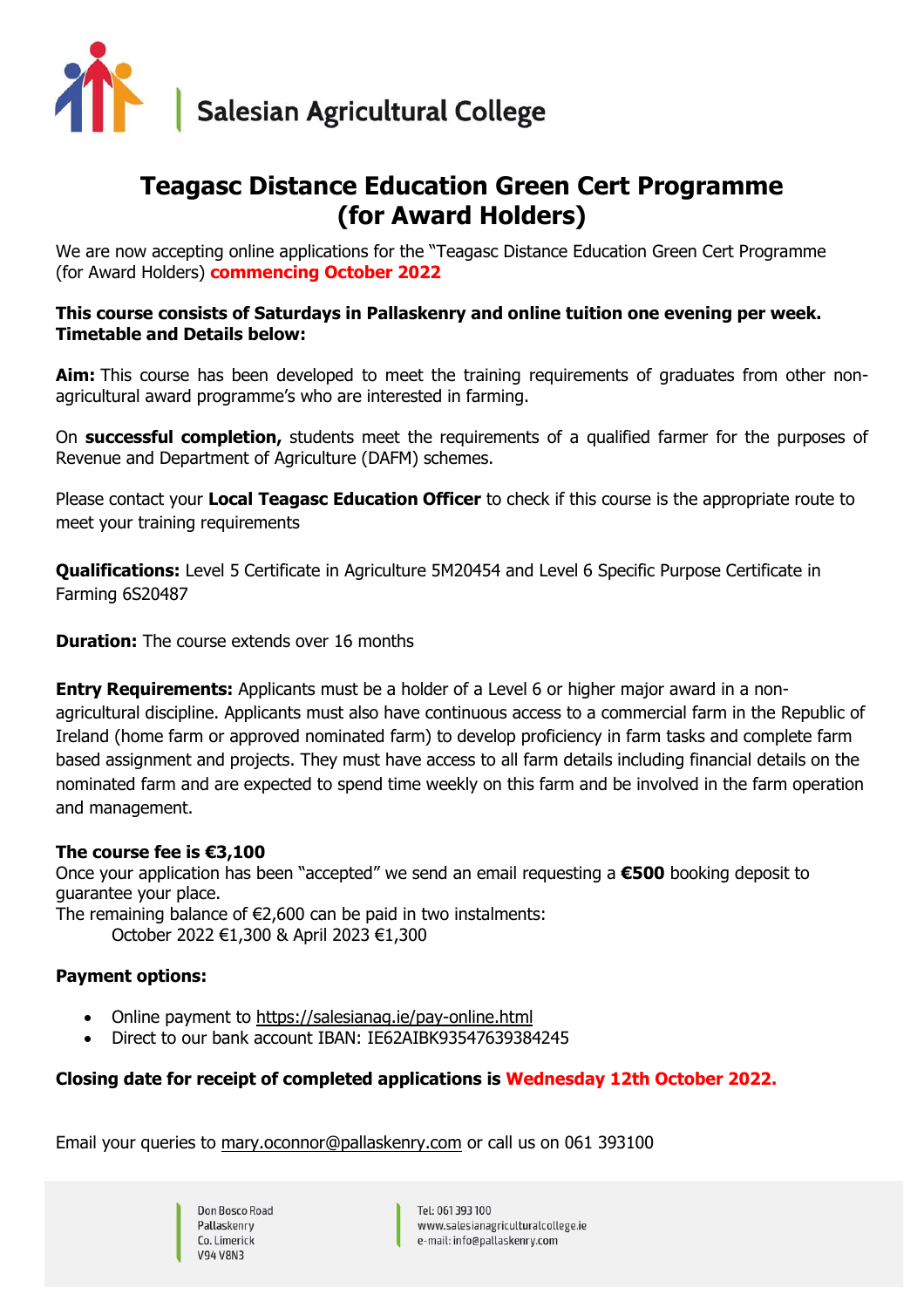

| in Pallaskenry - Group 8 Timetable              |                                      |  |  |  |  |  |
|-------------------------------------------------|--------------------------------------|--|--|--|--|--|
| Online content delivery Wednesday evening @ 7pm |                                      |  |  |  |  |  |
| Saturday 15 October 2022                        | Day 1                                |  |  |  |  |  |
| Saturday 26 November 2022                       | Day 2                                |  |  |  |  |  |
| Saturday 7 January 2023                         | Day 3                                |  |  |  |  |  |
| Saturday 11 February 2023                       | Day 4                                |  |  |  |  |  |
| Saturday 11 March 2023                          | Day 5                                |  |  |  |  |  |
| Saturday 15 April 2023                          | Day 6                                |  |  |  |  |  |
| Saturday 20 May 2023                            | Day 7                                |  |  |  |  |  |
| <b>Wednesday 7th June 2023</b>                  | Repeats (course work from Day        |  |  |  |  |  |
| Wednesday 14th June 2023                        | 1 to Day 6 - 9am to 5pm)             |  |  |  |  |  |
| Saturday 1 July 2023                            | Day 8                                |  |  |  |  |  |
| <b>AUGUST</b>                                   | <b>HOLIDAYS</b>                      |  |  |  |  |  |
| Saturday 2 September 2023                       | Day 9                                |  |  |  |  |  |
| Saturday 7 October 2023                         | <b>Day 10</b>                        |  |  |  |  |  |
| Saturday 4 November 2023                        | <b>Day 11</b>                        |  |  |  |  |  |
| <b>Saturday 2 December 2023</b>                 | <b>Day 12</b>                        |  |  |  |  |  |
| Saturday 6 January 2024                         | <b>Day 13</b>                        |  |  |  |  |  |
| <b>Wednesday 24 January 2024</b>                | <b>Repeats (course work from Day</b> |  |  |  |  |  |
| <b>Wednesday 31 January 2024</b>                | 7 to Day 13 - 9am to 5pm)            |  |  |  |  |  |

### **TIMETABLES**

| in Pallaskenry - Group 9 Timetable              |                               |  |  |  |  |  |  |
|-------------------------------------------------|-------------------------------|--|--|--|--|--|--|
| Online content delivery Wednesday evening @ 7pm |                               |  |  |  |  |  |  |
| Saturday 22 October 2022                        | Day 1                         |  |  |  |  |  |  |
| Saturday 3 December 2022                        | Day 2                         |  |  |  |  |  |  |
| Saturday 21 January 2023                        | Day 3                         |  |  |  |  |  |  |
| Saturday 4 March 2023                           | Day 4                         |  |  |  |  |  |  |
| Saturday 1 April 2023                           | Day 5                         |  |  |  |  |  |  |
| Saturday 22 April 2023                          | Day 6                         |  |  |  |  |  |  |
| Saturday 27 May 2023                            | Day 7                         |  |  |  |  |  |  |
| Wednesday 7th June 2023                         | Repeats (course work from Day |  |  |  |  |  |  |
| Wednesday 14th June 2023                        | 1 to Day 6 - 9am to 5pm)      |  |  |  |  |  |  |
| Saturday 8 July 2023                            | Day 8                         |  |  |  |  |  |  |
| <b>AUGUST</b>                                   | <b>HOLIDAYS</b>               |  |  |  |  |  |  |
| Saturday 9 September 2023                       | Day 9                         |  |  |  |  |  |  |
| Saturday 14 October 2023                        | <b>Day 10</b>                 |  |  |  |  |  |  |
| Saturday 11 November 2023                       | <b>Day 11</b>                 |  |  |  |  |  |  |
| Saturday 9 December 2023                        | <b>Day 12</b>                 |  |  |  |  |  |  |
| Saturday 13 January 2024                        | <b>Day 13</b>                 |  |  |  |  |  |  |
| Wednesday 24 January 2024                       | Repeats (course work from Day |  |  |  |  |  |  |
| Wednesday 31 January 2024                       | 7 to Day 13 - 9am to 5pm)     |  |  |  |  |  |  |

- An email will be sent to students before the course commences asking them to choose which group they wish to join. Places will be filled on a first come first served basis
- If you miss an exam or assignment submission date you must wait until the repeat dates
- We cannot facilitate group swaps under any circumstances

Online content delivery starts on **Wednesday 26th October 2022 @ 7pm** and will continue each Wednesday until the course is complete.

These sessions will consist of **one of the following**:

- Tutorials (up to 1 hour duration maximum, these will be pre-recorded and available to you for viewing in your own time)
- Guest Speaker from the Agricultural Industry

#### **Computer Access and Skills**

An online system is used throughout the course for learner support and completion of some assessments. Therefore, students must possess a basic level of IT skills to ECDL level. Competency in internet and email is required. Students must also have access to a web enabled computer and printing facilities for the course duration. Students must have access to an active, personal e-mail account.

#### **Communication**

Communication regarding course content, timetables, fees, skills assessments, repeats, etc. will be discussed with the student only.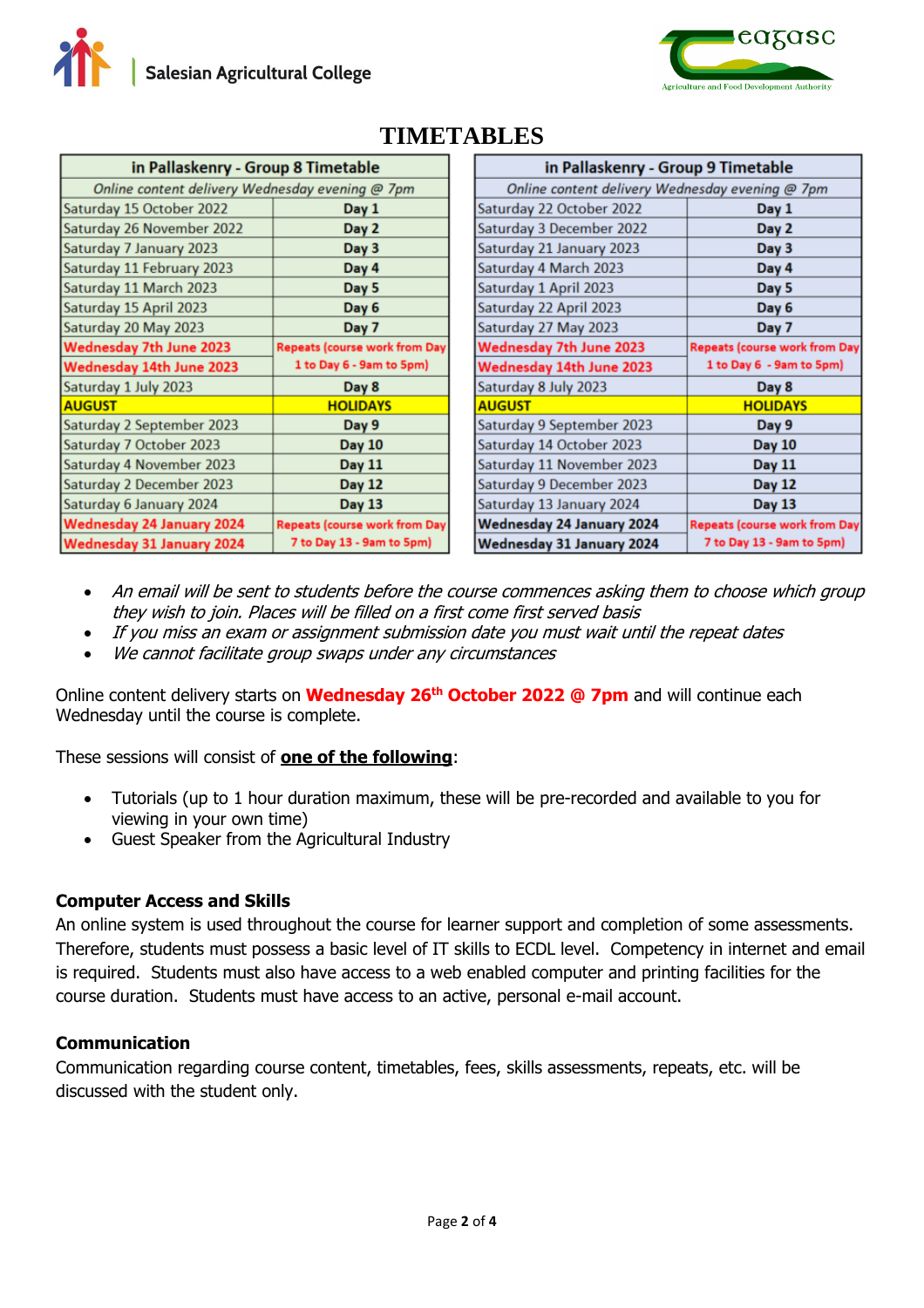



#### **How to Apply:**

#### **Apply online to:**

**[https://www.teagasc.ie/education/going-to-college/apply-online/agriculture-courses/level-](https://www.teagasc.ie/education/going-to-college/apply-online/agriculture-courses/level-6-distance-education-green-cert/)[6-distance-education-green-cert/](https://www.teagasc.ie/education/going-to-college/apply-online/agriculture-courses/level-6-distance-education-green-cert/)**

#### **Please have items 1 to 5 available to you for uploading during the application process:**

#### **1) Evidence/proof of your PPS (Personal Public Service Number)**

(e.g. copy of public services card (front and back as your PPS number is on the back), certificate of tax credits, letter from Revenue, etc.

#### **2) Copy of your birth certificate**

**3) Certified copy of your qualification** - Applicants are required to submit a certified copy of their award parchment. Copy your qualification parchment and have the copy certified as a true copy of the original in any Teagasc office or Garda Station.

Alternatively, a full transcript of results [for each year of the course] is acceptable. The transcript must be accompanied by a covering letter from the awarding body stating the candidate's name, address, the years in which the candidate was a registered student, name of award, and the date the award was conferred.

#### **4) Copy of your driver's licence.** Front and back are required

**5)** Completed **ICBF (Irish Cattle Breeding Federation) Herd Plus Data Release Form**. Form included on page 5 of this information pack

| Delivery:                                                                           | A blend of self-directed learning through support materials provided by                                                                                   |  |  |  |  |
|-------------------------------------------------------------------------------------|-----------------------------------------------------------------------------------------------------------------------------------------------------------|--|--|--|--|
|                                                                                     | Teagasc and practical contact days.                                                                                                                       |  |  |  |  |
| Course Start date:                                                                  | See timetable on page 2                                                                                                                                   |  |  |  |  |
| <b>Course Duration:</b>                                                             | See timetable on page 2 for details                                                                                                                       |  |  |  |  |
| <b>Assessment Methods:</b>                                                          | Exams, assignments, practical skills assessments                                                                                                          |  |  |  |  |
| <b>Assessment Format:</b>                                                           | Continuous assessment                                                                                                                                     |  |  |  |  |
| Attendance:                                                                         | Attendance for a minimum of 180 hours (online and in Pallaskenry) for exams,<br>practical skills training, workshops, discussion groups, and other course |  |  |  |  |
|                                                                                     | components.                                                                                                                                               |  |  |  |  |
| Course certification:                                                               | All Quality Qualifications Ireland (QQI) certified courses in Teagasc are subject                                                                         |  |  |  |  |
|                                                                                     | to quality assurance and QQI certification procedures. Certification of courses                                                                           |  |  |  |  |
|                                                                                     | will be subject to QQI certification periods.                                                                                                             |  |  |  |  |
| Applicants should note there will be a delay following completion of the course and |                                                                                                                                                           |  |  |  |  |

#### **Course Profile**

**Applicants should note there will be a delay following completion of the course and awarding of certificates.** 

This course includes two awards:

- 1. Level 5 Certificate in Agriculture
- 2. Level 6 Specific Purpose Certificate in Farming

For each of these awards a number of quality assurance processes and procedures must be completed by us and Teagasc. Courses must be internally and externally verified, results approval and sign off and details exported to QQI for certification. **This process takes a minimum of six months.**